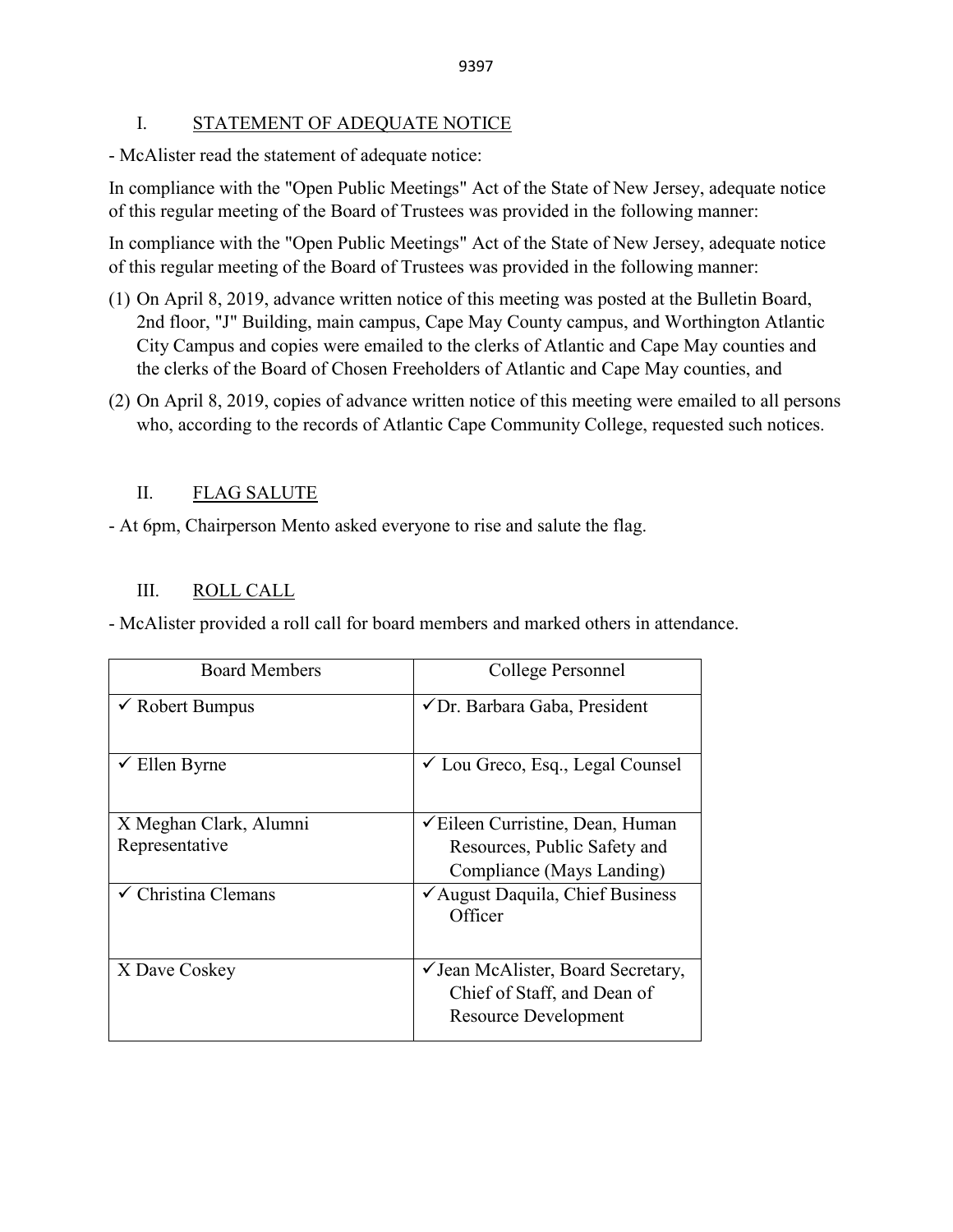| <b>Board Members</b>                                                                                                         | College Personnel                                                                                                                                                 |  |
|------------------------------------------------------------------------------------------------------------------------------|-------------------------------------------------------------------------------------------------------------------------------------------------------------------|--|
| √ Dr. Judith DeStefano-Anen                                                                                                  | √Dr. Josette Katz, Vice President,<br><b>Academic Affairs</b>                                                                                                     |  |
| $\sqrt{\frac{1}{2}}$ Harrison Furman                                                                                         | └ Leslie Jamison, Chief Financial<br>Officer                                                                                                                      |  |
| $\checkmark$ James Kennedy                                                                                                   | $\checkmark$ Dr. Vanessa O'Brien-<br>McMasters, Dean, Institutional<br>Research, Planning &<br><b>Effectiveness and Information</b><br><b>Technology Services</b> |  |
| <b>Brian Lefke</b>                                                                                                           | ✔ Paula Stewart Davis, Dean of<br><b>Student Affairs and Enrollment</b><br>Management                                                                             |  |
| Maria K. Mento                                                                                                               | Donna Vassallo, Dean of<br>Worthington Atlantic City<br>Campus, and Dean of Career<br>Education                                                                   |  |
| ✔ Daniel Money                                                                                                               | ← Laura Batchelor, Executive<br>Director of Marketing and<br><b>College Relations</b>                                                                             |  |
| X Donald J. Parker                                                                                                           | √ Maria Kellett, Dean of Cape May<br>County Campus, Associate<br>Dean of Resource Development                                                                     |  |
| Maria Ivette Torres                                                                                                          |                                                                                                                                                                   |  |
| √ Helen Walsh                                                                                                                |                                                                                                                                                                   |  |
| <b>Other Public in Attendance</b>                                                                                            |                                                                                                                                                                   |  |
| $\checkmark$ E. Marie Hayes, Cape May County<br>Board of Chosen Freeholders<br>✔ Bonnie Lindaw, Atlantic County<br>Treasurer | √Torey Spindler, Student<br>√Zhanna Medyakova, Student<br>√Howard Cubbage, Student                                                                                |  |
| $\checkmark$ Brittany Smith, Cape May County<br>Treasurer                                                                    | √Danays Hernandez, Financial Aid<br>Specialist<br>$\checkmark$ Caesar Niglio, Master<br>Technician, Student Affairs,<br><b>ACCCEA</b>                             |  |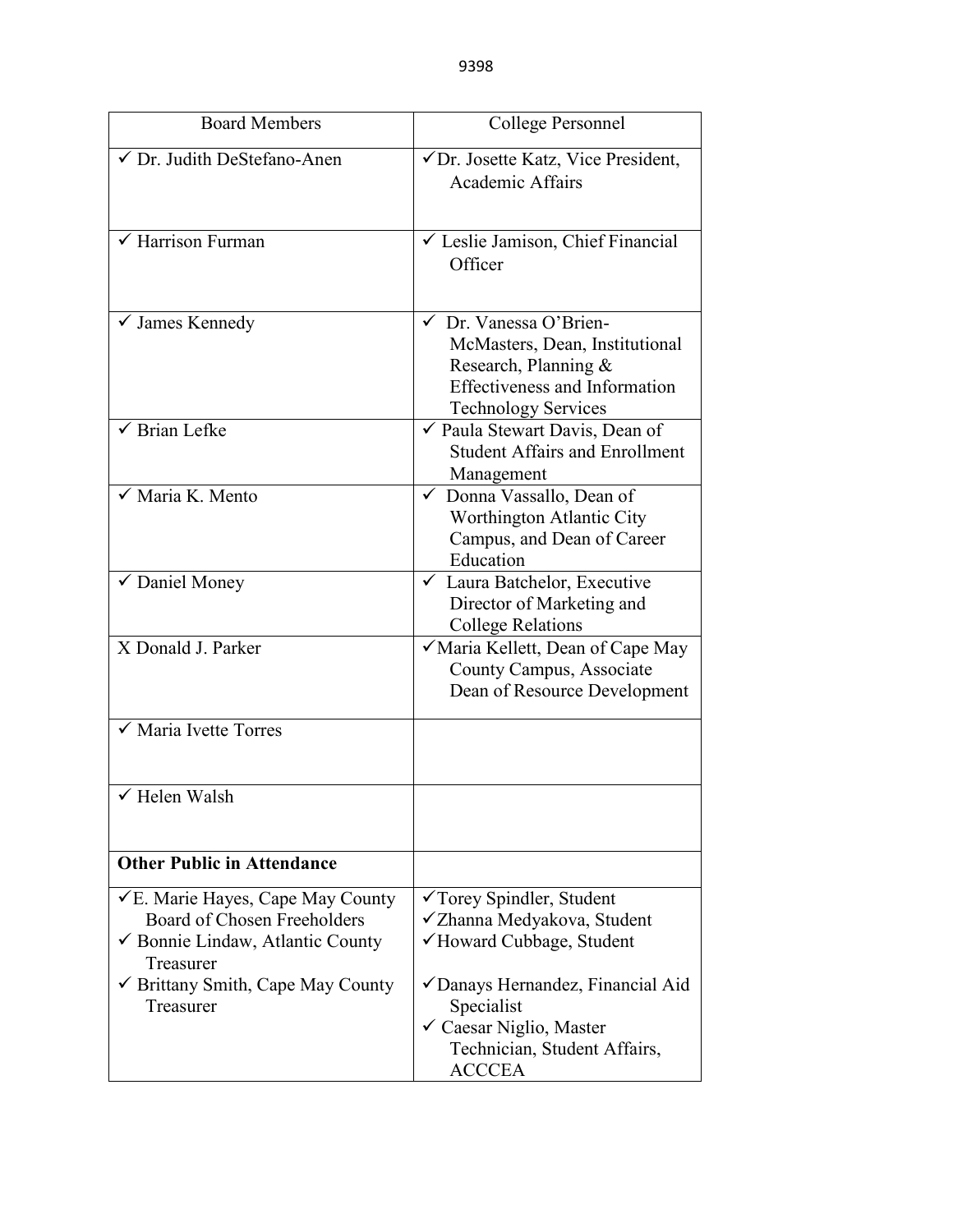## IV. CALL TO ORDER

-Chairperson Mento called the meeting to order at 6pm.

# V. PRESIDENT'S REPORT

## **Community College Month**

- During the month of April, community colleges across the country have been celebrating *Community College Month*. To promote awareness of our ability to provide an affordable, high quality education to our students. Both the Atlantic County and Cape May County Board of Chosen Freeholders presented resolutions to the college and applauded the work and opportunities offered by the college to the students we serve.
- − Atlantic Cape celebrated *Community College Month* in several ways, including students visiting our legislators and telling their personal stories about the impact of the Community College Opportunity Grant (CCOG). Students met with Congressman Jeffrey Van Drew, Senator Chris Brown, Senator Bob Andrzejczak, and Assemblymen Armato and Mazzeo.
- − Also, in celebration of *Community College Month*, we had a prominent social media presence highlighting our students with our legislators including posting throughout the month of April on Facebook, Instagram and LinkedIn. In addition, Dr. Gaba prepared an "Op-Ed" for the *Press of Atlantic City* and the *Cape May Herald* (which will be published this week), focusing on the role of community colleges and the importance of the Community College Opportunity Grant (CCOG).

### **Grants**

- − Atlantic Cape's FY20 Perkins allocation, which supports Career and Technical Education (CTE) programs, has been increased to \$548,396, an 18.8% increase from FY19 (\$461,557).
- − Mike Rennick, Senior Manager, Grants gave a presentation titled "Grants 101" to Atlantic Cape Community College faculty and staff. The presentation gave attendees an overview of how the Resource Development Department can assist them in researching grant opportunities and writing grant proposals for college projects and programs.

## **Partnerships – County**

− To further acknowledge our commitment to expanding the aviation industry in Atlantic County, Atlantic Cape has entered into a Memorandum of Understanding (MOU) with the National Aviation Research and Technological Park (NARTP) to serve as an advisor. NARTP is an industry, academia, and government collaboration focused on research, innovation, and commercialization of emerging technologies for aviation.

### **Foundation**

− The President's Distinguished Alumni Awards Ceremony was held on Tuesday, April 23 at Careme's Restaurant. In honor of the Foundation's 40<sup>th</sup> Anniversary, four recipients were selected, one from each of the decades the Foundation has been in existence. The President's Distinguished Alumni are Freeholder E. Marie Hayes (commencement speaker), Chad Affrunti, Bert Lopez, and James Sarkos. In addition, a new selection category "Top 4 Under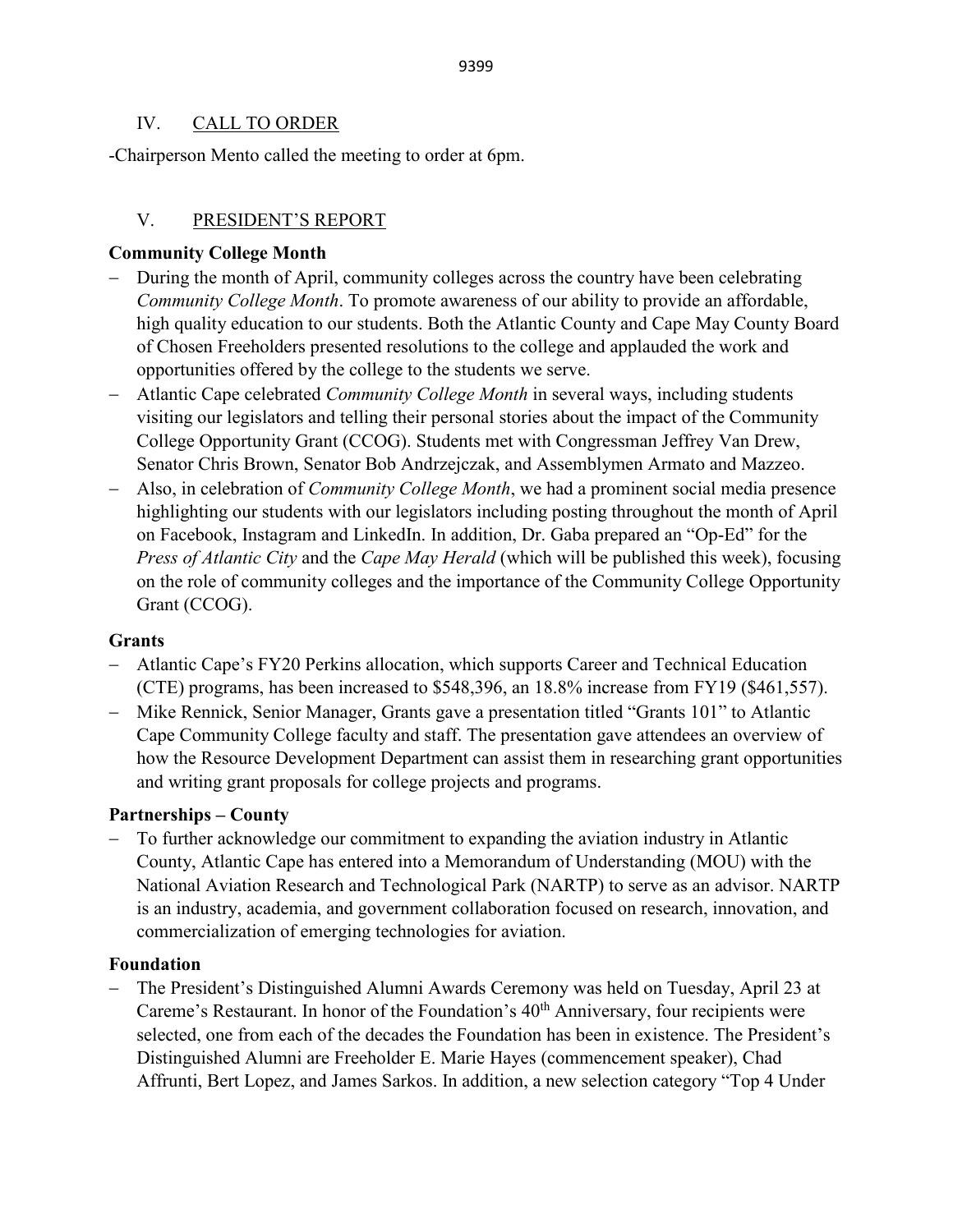40" was added this year to recognize alumni under 40 years old. The recipients are Felix Contreras-Castro, Nathan Evans, Jr., James Hennessey, and Toshira Maldonado-McIntosh.

# **Community Relations - Atlantic City**

- The Atlantic City Executive Council recently held a press conference announcing the release of the Atlantic City Initiatives Project Office "Implementation Plan," which is one of the first major products of the Atlantic City Initiatives Project Office and represents the next step of progress for Atlantic City. Atlantic Cape will have several deliverables in the plan.
- − Dr. Gaba and Dean Vassallo attended a "Town Hall Meeting" hosted by the Atlantic City Chapter of NAACP at the St. James A.M.E. Church where New Jersey State Attorney General Gurbir Grewal spoke of the concerns of Atlantic City citizens on bridging the divide between police and community.
- − The College continues to support La Casa Dominicana. The Worthington Atlantic City Campus recently hosted their ESL Graduation Ceremony for 30 students. Assembly Armato was in attendance.
- − Campaign for Working Families, Inc., provided free tax preparation to more than 214 citizens on the Worthington Atlantic City Campus for families and individuals with an annual income less than \$54,000. Mike Couch, Southern New Jersey Operations Manager, reported that our Worthington Atlantic City site was the second busiest site in South Jersey.

# **Community Relations – Cape May**

- − The Middle Township Economic Development Council held a public meeting at the Cape May County Campus on "Growing Your Business in Middle Township." Sherwood Taylor presented information about workforce development and training opportunities and Professor Karl Giulian discussed opportunities for business managers and owners to attend credit classes, degree programs and professional certification options. Approximately 35 people attended the meeting.
- − Foundation Center Librarian Susan Shiroma from New York City presented two days of training on March 27 on the Funding Information Network (FIN) and provided an introduction to grant proposal writing. The FIN is an online directory of grant organizations in the United States. The training was attended by more than 25 representatives from a wide variety of local nonprofit organizations and government agencies. Mr. Mullock's generosity supports the Nonprofit Resource Center in the Cape May County Campus Library and the FIN subscription.
- − Dean Kellett met with the Citizens/Veterans Advisory Council of Cape May County to discuss continuing the basic computer skills training program for local veterans. The group decided that going forward they would offer classes through Atlantic Cape's Workforce Development Department and pay the college for the training.

# **Community Stakeholders (Advisory Committees)**

− We continue to stay connected to our partners in business and industry, academia, and governmental agencies. In the month of April, several Advisory Committees met including those for Fine Arts, Media Studies, Criminal Justice, Science, Computer Information Systems, and Child Development and Child Care. Committee members were updated on program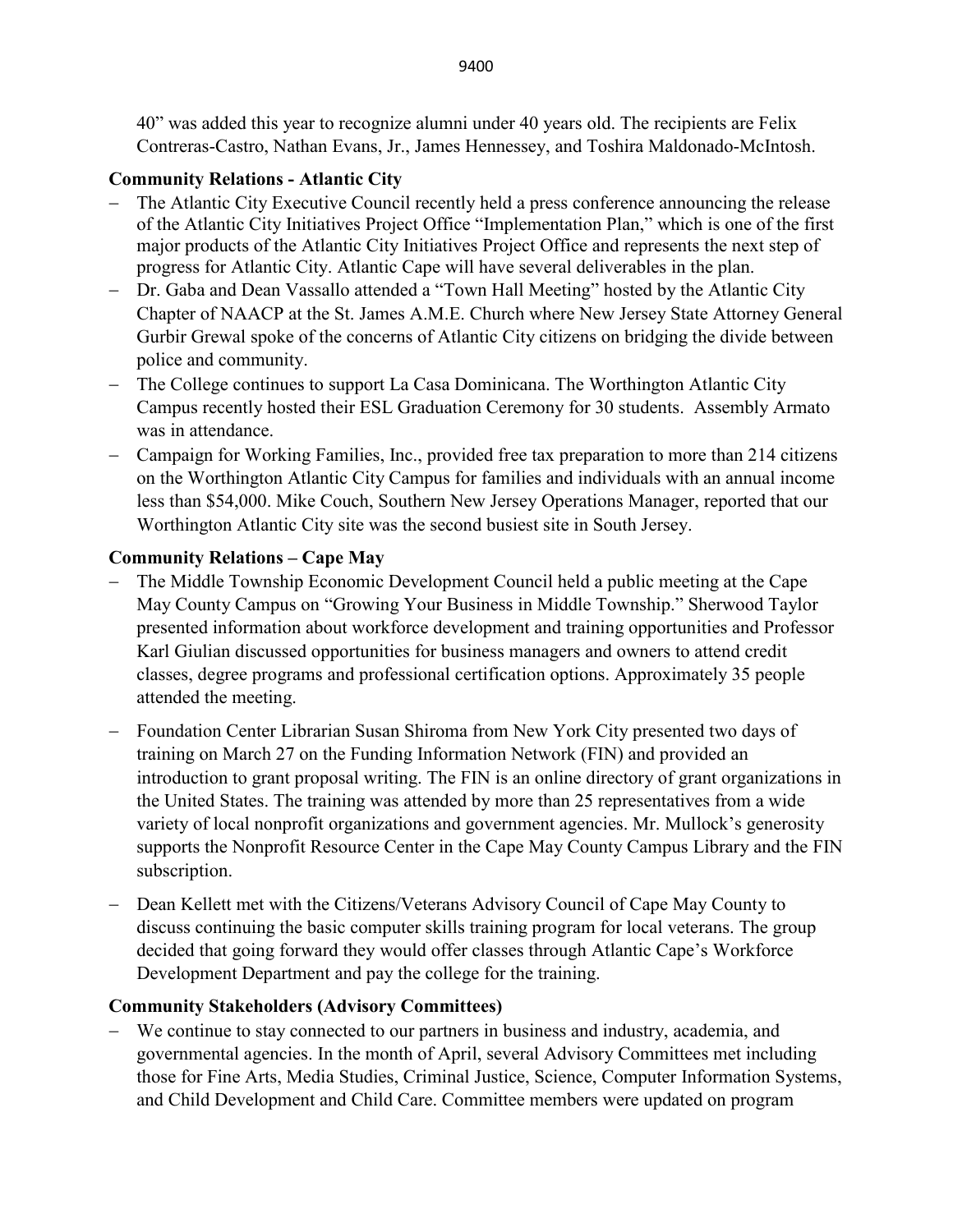changes due to the 60 credit law and offered faculty suggestions on recruitment, curriculum and business needs.

## **Partnerships - University**

− Professor Bo Zilovic and Dean Ravi Manimaran met with Stockton faculty and Dean Honaker to discuss Articulation of Atlantic Cape's Media Studies degree with Stockton's Communication degree.

# **Partnerships – High Schools**

- − Agreements have been completed for Middle Township High School and Greater Egg Harbor Regional High School District's "*Atlantic Cape at ….." Early College Programs.* Both initiatives are slated to begin in both districts in Fall 2019*.*
- − Dr. Katz and Dean Vassallo attended the Greater Egg Harbor Regional High School District's Board of Education presentation at Cedar Creek High School on the "Atlantic Cape at Greater Egg Harbor Regional's Early College Program." Dean Vassallo was acknowledged, with a plaque, for her hard work and dedication in creating this initiative.
- − Dr. Katz, Tim Cwik and Dean Vassallo met with Dr. Kim Gruccio, Superintendent of EHT Schools, and her administration to discuss Aviation Academy ideas for AY 2020-21 and met
- − with Phil Gunther, Superintendent of ACIT, and his administration to finalize course selections for their "rising seniors" cohort enrolled in their Aviation Academy for AY 2019-20.

# **Student Affairs (Recruitment)**

− The New Jersey Stars Orientation was held on April 25 and attended by over 40 prospective students and the families. This is a state funded scholarship program covering tuition for New Jersey residents who rank in the top 15% of their high school class in their senior year.

# **In Memoriam**

− Professor Louise Kaplan, Faculty Emeritus, passed away recently. She was recognized by the Board of Trustees for her accomplishments last year when the Board awarded her Emeritus status which meant much to her in the last year of her life.

# **INSIDE THE COLLEGE**

- − Updated information regarding the Community College Opportunity Grant (CCOG) was presented by Dr. Vanessa O'Brien-McMasters and Ms. Leslie Jamison.
- − Additionally, three students **(**Torey Spindler, Zhanna Medyakova, and Howard Cubbage) spoke to the Board of Trustees about their personal stories and the importance of the CCOG in removing the financial barrier to attend Atlantic Cape.

# VI. COMMENTS FROM THE PUBLIC

-Chairperson Mento called for comments from the public on agenda items. There were no comments.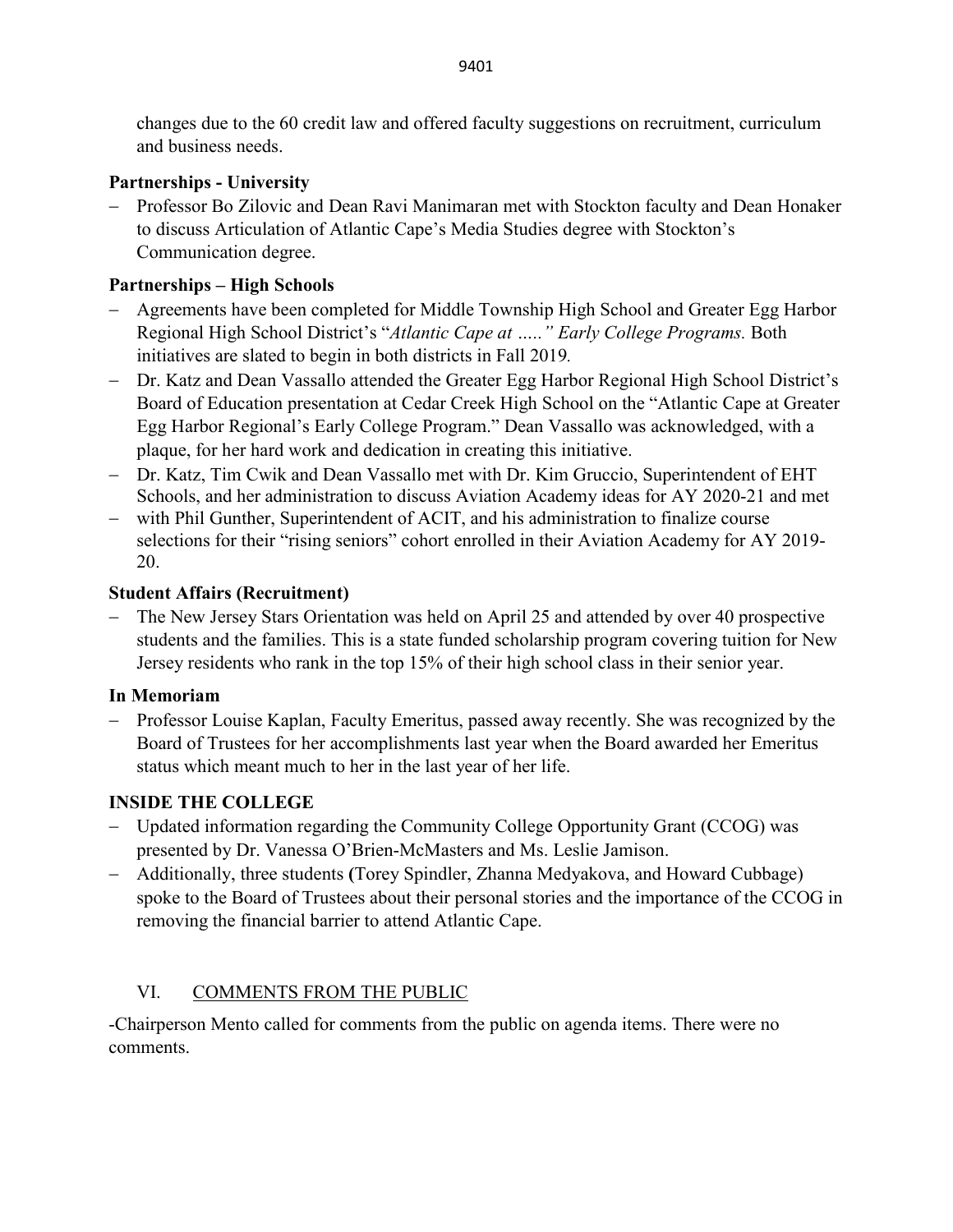### VII. CONSENT RESOLUTONS

-McAlister read the following consent resolutions.

### **Res. #87 Approve: Regular Session Minutes (April 2, 2019)**

#### **Res. #90**

#### **Award of Bids**

| <b>Number</b><br><b>Bid 1849</b> | <b>Item and Vendor Information</b><br>Chilled Water Loop and H-Bldg Air Handler<br>Chapter 12<br>Bernal Mechanical Contractors, Inc.<br>Vineland, NJ | Amount<br>\$863,800.00              |
|----------------------------------|------------------------------------------------------------------------------------------------------------------------------------------------------|-------------------------------------|
| <b>Bid Ex. 819</b>               | <b>Merchant Card Services</b><br>Touchnet Information Systems, Inc.<br>Lenexa, KS                                                                    | \$400,959.00                        |
| <b>RFP221 Revision</b>           | Ellucian, Inc.<br>Fairfax, VA<br>Media Buying                                                                                                        | Original: \$125,000.00              |
|                                  | JL Media<br>Union, NJ                                                                                                                                | Increase Not to Exceed: \$17,499.00 |

Total \$1,282,258.00

#### **Res. #92**

### **Community College Innovation Challenge and Learning Community Grant Application**

**WHEREAS**, the Office of the Secretary of Higher Education is soliciting proposals to fund a project to address a special need, and;

**WHEREAS**, the Community College Innovation Challenge and Learning Community grant will provide funding to address food insecurity on campus, and;

**WHEREAS**, funding is required to be spent by June 30, 2019, and;

**WHEREAS**, the college will apply for a grant of \$10,000 develop food pantries and distribute food during final exams week.

**THEREFORE BE IT RESOLVED** that the Board of Trustees of Atlantic Cape Community College hereby grants approval to submit an application to the Office of the Secretary of Higher Education by the deadline of April 5, 2019 to create food pantries and expand food distribution to students in need.

### **Res. #93 Executive Session**

-Trustee Lefke motioned to approve consent resolutions, Trustee Money seconded.

ROLL CALL:

AYES NO NAYS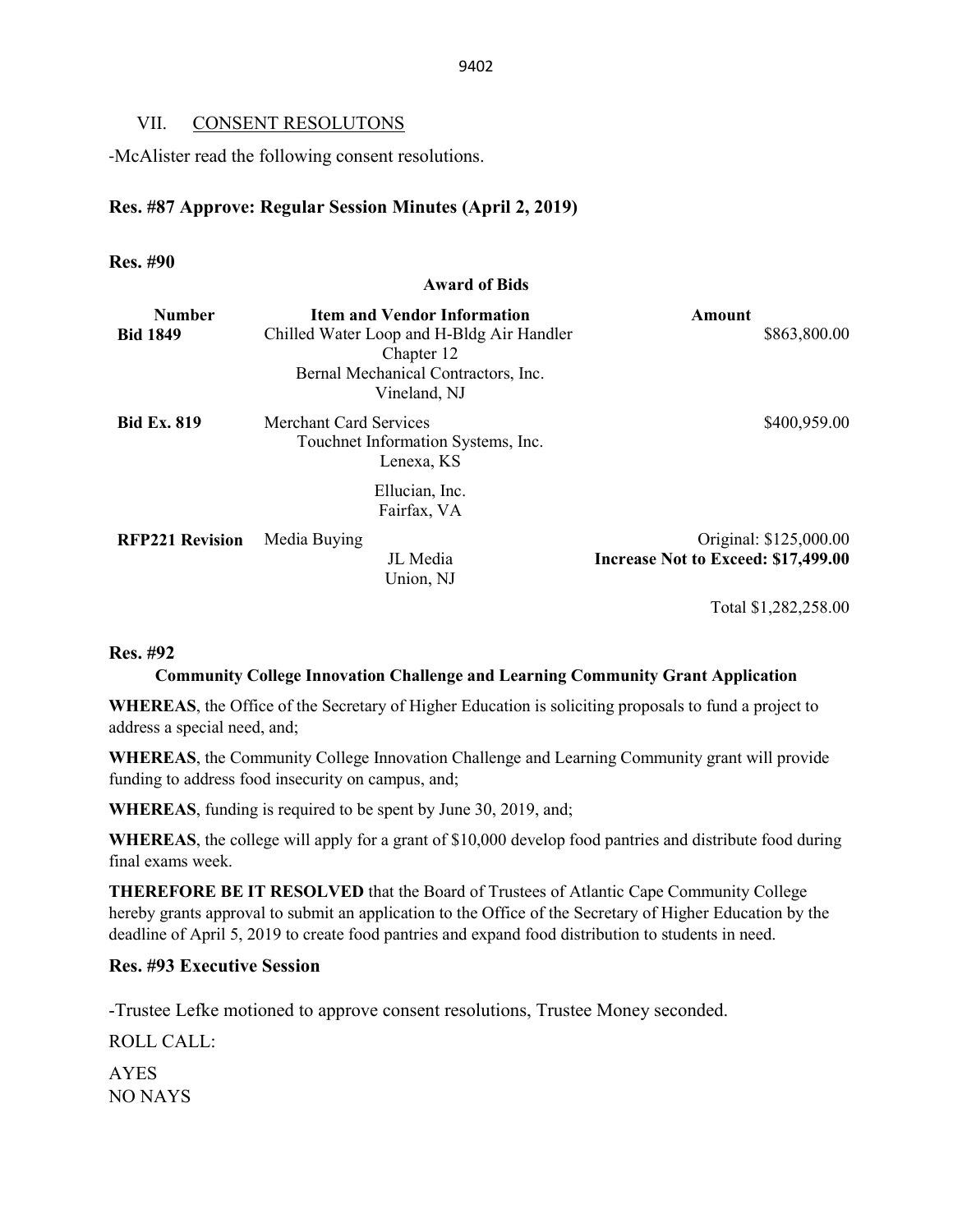ABSTENTIONS- Trustee Bumpus, Trustee DeStefano-Anen and Trustee Byrne abstained on Resolution #87

Motion carried.

# VIII. BUDGET REPORT

Chairperson Mento asked Trustee Byrne to provide a budget report as part of regular resolutions.

## IX. REGULAR RESOLUTIONS

**Res. #88 FY19 Financial Statement for nine months ended March 31, 2019.** Trustee Byrne reported the following:

- − As of March 31, 2019, the College has earned 88.76% of budgeted revenues and expended 74.23% of budgeted expenditures. FY19 enrollment is within 656 credits of the 109,619 budget which is only 0.6% below budget. Net FY19 tuition and fees revenue shortfall is \$237,596 (excluding radiology and aviation). In total, revenue is tracking up 0.3% versus a budgeted increase of 0.1%, and expenses are tracking 2.1% less than last year compared to a .9% budgeted decrease. The budgeted margin this year compared to last year is up 11.9%.
- − Although there are a net tuition and fee revenue shortfall, there are salary and benefits savings on the expense side to offset the revenue shortfall. Management projects to be within the budgeted margin at this time.

Trustee Money motioned to approve Resolution #88, Trustee Furman seconded.

ROLL CALL:

ALL AYES NO NAYS NO ABSTENTIONS Motion Carried.

## **Res. #89**

### **Personnel Action**

It is respectfully requested, upon the recommendation of the President, that the Board approve the following:

### Appointment

**Jonathan Herrera,** Maintenance Mechanic II, Facilities Management effective, May 1, 2019 at an annual salary of \$39,494.

### Reclassification

**Tammy Taylor,** from Housekeeper I to Housekeeper II with a base salary increase from \$31,708 to \$34,038 effective May 1, 2019.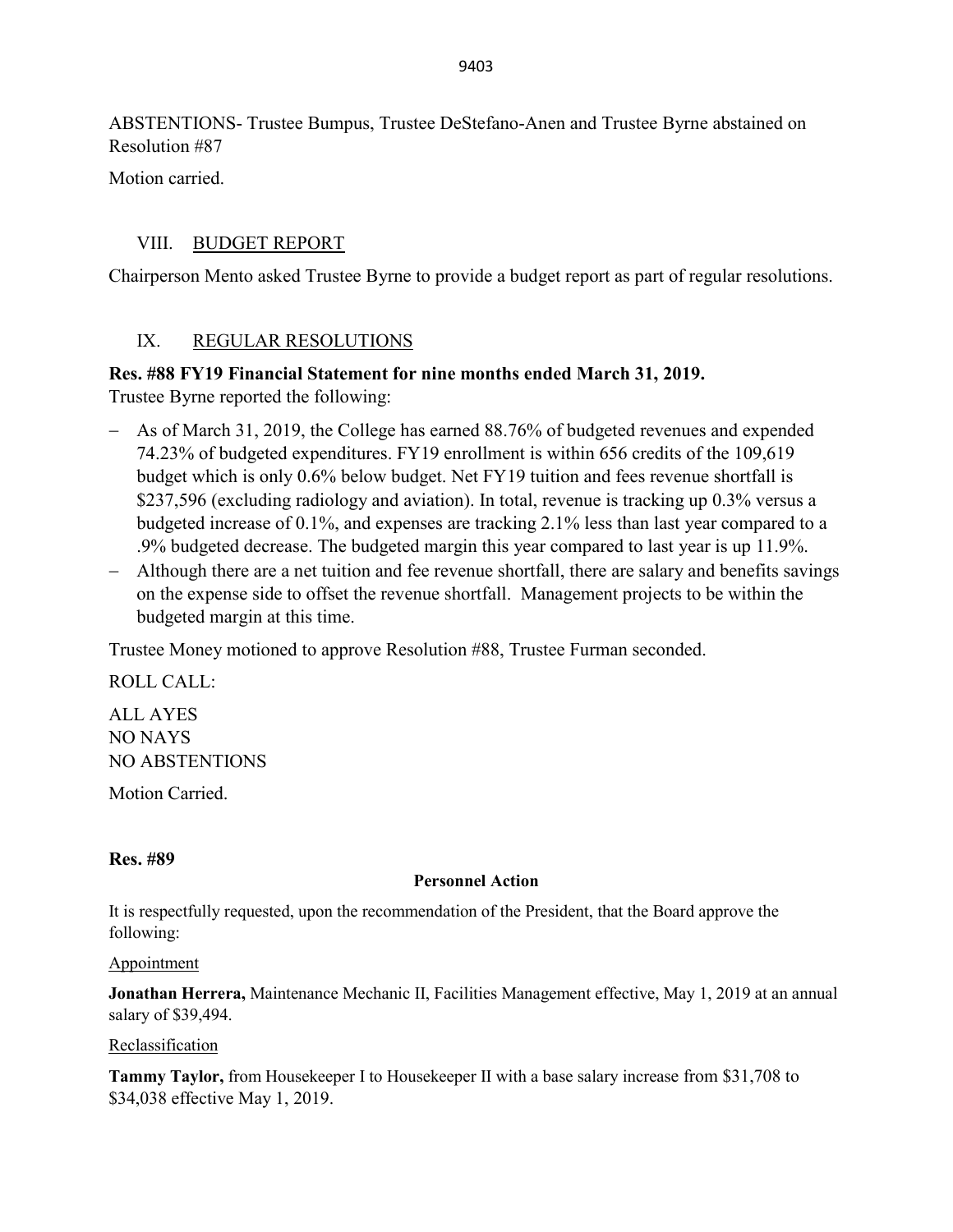Trustee Torres motioned to approve Resolution #89, Trustee Byrne seconded.

ROLL CALL:

ALL AYES NO NAYS NO ABSTENTIONS

Motion carried.

## **Res. #91**

## **Policy Reaffirmations (Policy No. 708** *Insurance* **and Policy No. 709** *Auxiliary Services***)**

**WHEREAS**, it is periodically necessary to review, reaffirm, and recommend changes to policies in order to ensure orderly operation of the College, and;

**WHEREAS**, the President's Cabinet have identified Policy No. 708 *Insurance* and Policy No. 709 *Auxiliary Services* as needing only non-substantial changes to title and area and seeks their reaffirmation by the Board.

**THEREFORE BE IT RESOLVED**, that the Board reaffirm Policy No. 708 and Policy No. 709 as described herein.

Trustee Torres motioned to approve Resolution #91, Trustee Byrne seconded.

ROLL CALL:

ALL AYES NO NAYS NO ABSTENTIONS

Motion carried.

## X. COMMITTEE REPORTS

## PERSONNEL AND BOARD DEVELOPMENT

− Eileen Curristine described a student incident. No further action is needed.

## XI. FOUNDATION REPORT

Trustee Furman reported the following:

− The 5th Annual Alumni Bash will be held on Sunday, June 23 at Morey's Piers in Wildwood. About 500-600 people are expected to attend this fundraising event. Proceeds benefit the outreach and networking events of the Alumni Association.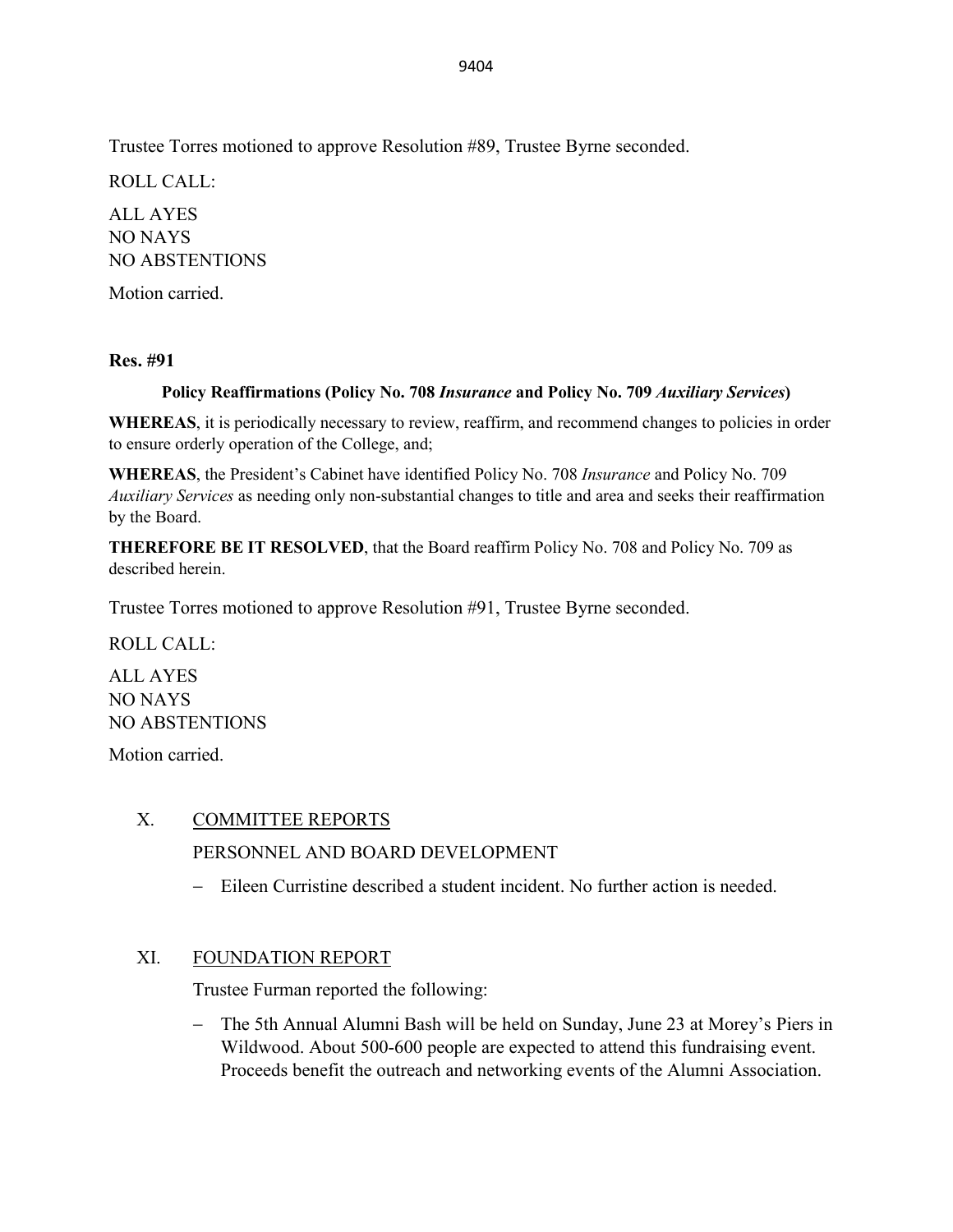− Dennis Stacy, Treasurer of the Foundation, is retiring after more than 18 years and will be honored at the Foundation's Reorganization Meeting on June 19. When Mr. Stacy came to the Foundation in 2000, the Foundation assets were approximately \$800,000. Today the Foundation assets total \$5.1 million. As an Executive Board member, he leads the Finance Committee and Foundation's Investment and Spend Policies.

## XII. NEW JERSEY COUNCIL OF COUNTY COLLEGES (NJCCC)

Trustee Furman reported the following:

- − In the Fall of 2018, the NJ Council of County Colleges launched *Vision 2028*, a plan outlining the future of New Jersey's community colleges. This framework establishes the Council's priorities.
- − The Council also restructured its committees in support of the *Vision 2028* plan to ensure greater involvement in the work of the Council by trustees and presidents, and to ensure that all efforts of the Council, including the Workforce Consortium and the Center for Student Success, are aligned with the priorities of the Council.
- − Of the five committees, Atlantic Cape is represented in two of them: Collaboration/Operations Committee (Trustee Furman serves as Co- Chair) and State and Federal Policy Committee (Dr. Gaba serves as Co-Chair). The other three committees are Economic Mobility Committee, Workforce Alignment Committee and Learning Innovations Committee.

### XIII. OTHER BUSINESS

− No other business.

## XIV. COMMENTS FROM THE PUBLIC

- Niglio commended the students in attendance on the presentation of their personal stories. He also commented on the recent NJEA conference where he spoke with the Honorable Zakiya Smith Ellis, New Jersey Secretary of Higher Education, regarding the positive impact of the Community College Opportunity Grant (CCOG).
- − Niglio also discussed Earth Day and the ACCCEA's donations of soft pretzels, hot dogs and water ice to students. They also will be providing water at Commencement.

### XV. EXECUTIVE SESSION

− No Executive Session.